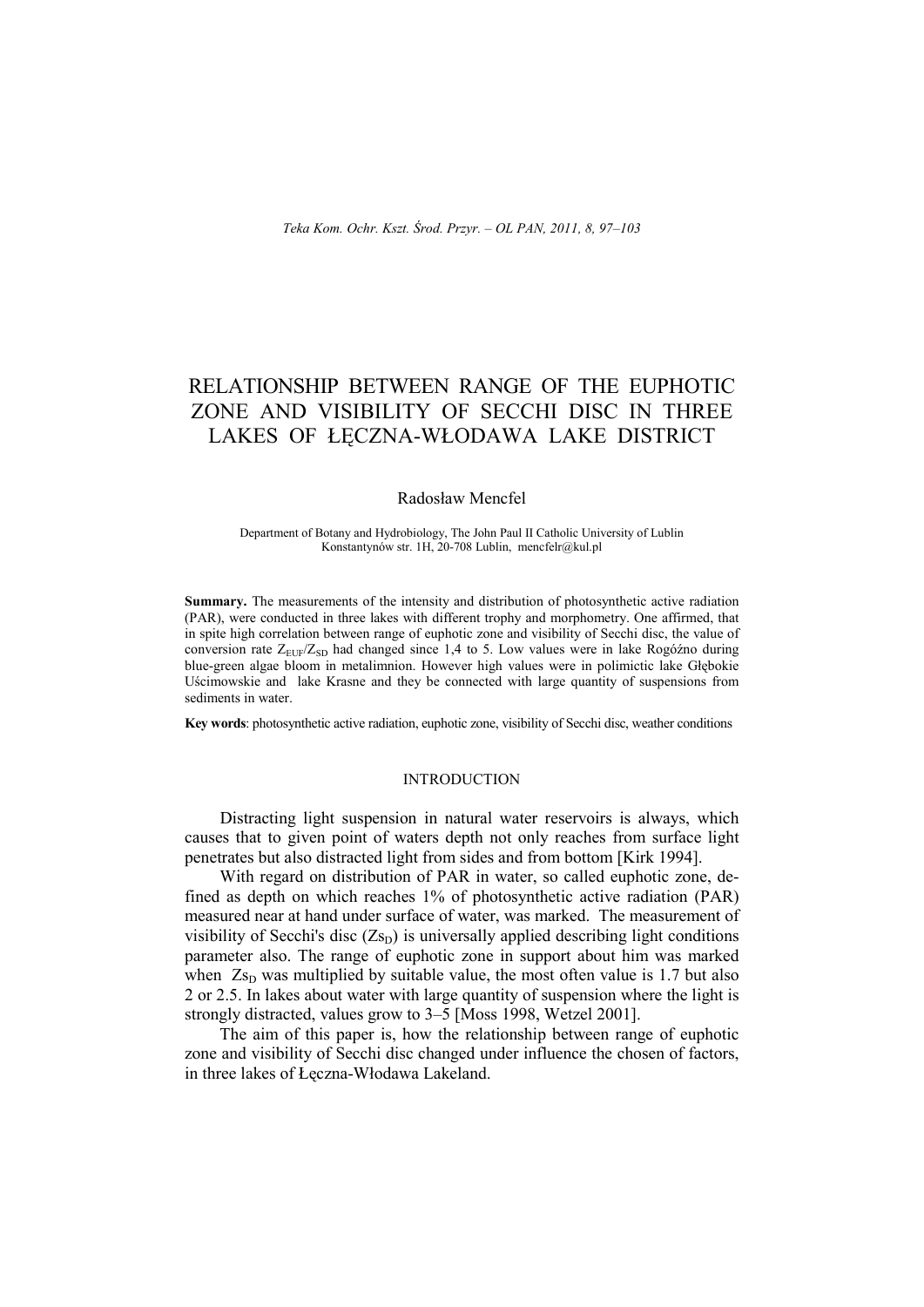# STUDY AREA AND METHOD

The investigations were made in three lakes laid in western part of Łęczna- -Włodawa Lakeland: Lake Krasne (N51° 25"; E22° 57''), Lake Rogóźno (N51° 22"; E22° 58") and Lake Głębokie Uścimowskie (N51° 28"; E22° 55"). Two first lakes are dimictic and Lake Głębokie Uścimowskie polimictic is. Rogóźno and Głębokie have approximated to round shape, however Krasne Lake has higher coefficient of extension (Tab. 1). Krasne Lakes get turbid and full of biogens waters from adjacent fish ponds periodically. This fish ponds be reinforced from system of Wieprz-Krzna Canal (the information: Provincial Menagement of Melioration and the Water's Instalations in Lublin).

|  |  | Table 1. Morphological and ecological features of lakes |  |
|--|--|---------------------------------------------------------|--|
|  |  |                                                         |  |

| Lake        | Area, ha | Depth maks., m | Trophic status | Coefficient<br>of extinsion |
|-------------|----------|----------------|----------------|-----------------------------|
| Krasne      | 75.9     | 33.0           | mezotroficzne  |                             |
| Rogóźno     | 57.1     | 25.4           | mezotroficzne  |                             |
| Głebokie U. | 20.5     |                | eutroficzne    |                             |

The study was carried out during two summers periods in Rogóźno and Głębokie Uścimowskie 2006–2007, Krasne 2005 and 2007, from June to breakthrough of September and October, twice a month, this 48 terms was.

The intensity of PAR was measured using a Licor Li-250A light meter with an Li-192S probe. The measurements were made three times during date: it about hour 10, 12.30 and 14 and their arithmetical average to more far analyses' was used. The visibility of Secchci disc  $Z_{SD}$ , was also measured each time. The vertical coefficient of lights attenuation Kd [Kirk 1994] and the coefficients of elongation of lakes – as length/average width were calculated, speed of wind was got from IMGW. The concentration of chlorophyll *a* was estimated follow Nush [1980]. In statistical analyses non-linear Spearman's correlation coefficient was used [Sokal and Rohlf 1995].

#### **RESULTS**

The intensity of photosynthetic active radiation (PAR) decreased from June to October as well found differences between similarly terms in different years (for example in Głębokie Uścimowskie Lake in July 2006 year at the surface intensity of light 1122 µmol<sup>-2</sup> s<sup>-1</sup> was but only 52 µmol<sup>-2</sup> s<sup>-1</sup> in 2007 (Tab. 2). The lower boundary of the euphotic zone –  $Z_{EUF}$ , determined with the help of measures of PAR, dropped enough consistently from 5 to 8 m during both seasons in Rogóźno Lake. Similar range was affirmed in Krasne Lake, his changes were however more violent and without clear tendency. In Głębokie Uścimowskie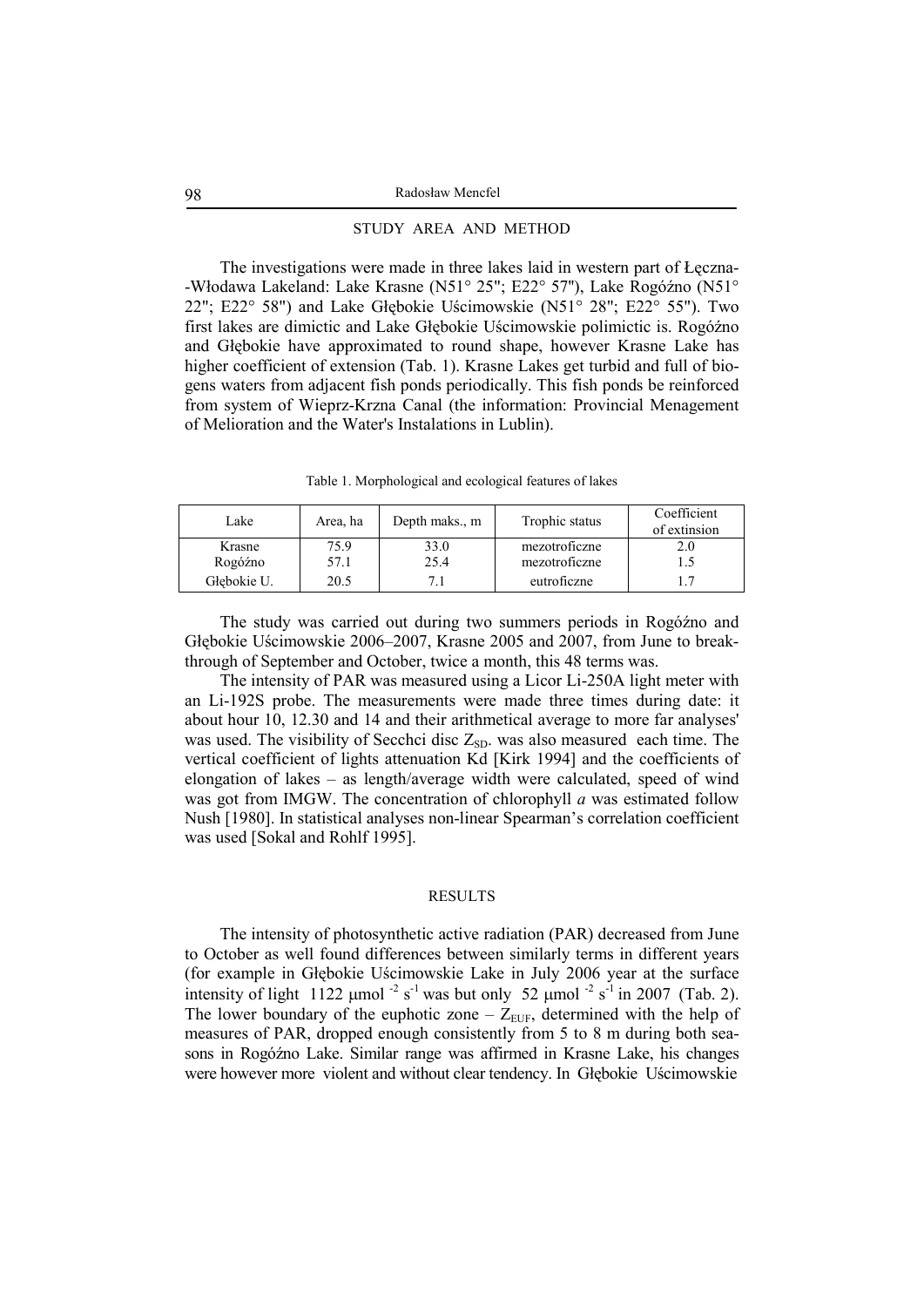| Chl a – concentration of chlorophyll a, g m <sup>-3</sup> |           |               |                          |                |      |      |      |                |                |                |                          |
|-----------------------------------------------------------|-----------|---------------|--------------------------|----------------|------|------|------|----------------|----------------|----------------|--------------------------|
|                                                           | Parameter | month<br>year | VI                       | VI             | VII  | VII  | VIII | VIII           | IX             | IX             | X                        |
| Krasne                                                    | $I_0$     | 2005          | $\overline{a}$           | 1135           | 1554 | 1368 | 786  | 1044           | 956            | 835            | 647                      |
|                                                           |           | 2007          | 1009                     | 1042           | 198  | 1034 | 825  | 672            | 262            | 479            |                          |
|                                                           | Kd        | 2005          |                          | 0.6            | 0.9  | 0.7  | 0.6  | 0.8            | 0.7            | 0.6            | 0.5                      |
|                                                           |           | 2007          | 0.6                      | 0.9            | 0.7  | 0.6  | 0.8  | 0.7            | 0.6            | 0.5            |                          |
|                                                           | Chl $a$   | 2005          |                          | $\overline{7}$ | 9    | 10   | 10   | 12             | 8              | 9              | 11                       |
|                                                           |           | 2007          | 8                        | 13             | 11   | 7    | 14   | 14             | 10             | 9              |                          |
| Rogóźno                                                   | $I_0$     | 2006          | $\overline{\phantom{m}}$ | 1103           | 1047 | 956  | 1018 | 337            | 290            | 525            | 543                      |
|                                                           |           | 2007          | 1022                     | 1034           | 609  | 952  | 395  | 421            | 427            | 616            | $\overline{\phantom{a}}$ |
|                                                           | Kd        | 2006          | $\overline{\phantom{m}}$ | 0.9            | 0.8  | 0.8  | 0.8  | 0.7            | 0.5            | 0.5            | 0.5                      |
|                                                           |           | 2007          | 0.8                      | 0.9            | 0.8  | 0.7  | 0.7  | 0.6            | 0.6            | 0.7            |                          |
|                                                           | Chl a     | 2006          |                          | 8              | 6    | 15   | 13   | 6              | 8              | $\overline{4}$ | 6                        |
|                                                           |           | 2007          | 11                       | 12             | 12   | 6    | 9    | $\overline{7}$ | $\overline{4}$ | 5              |                          |
| Głębokie U.                                               | $I_0$     | 2006          | $\overline{a}$           | 1283           | 1122 | 1138 | 308  | 838            | 866            | 613            | 344                      |
|                                                           |           | 2007          | 1002                     | 138            | 52   | 898  | 662  | 843            | 332            | 241            |                          |
|                                                           | Kd        | 2006          | $\overline{a}$           | 1.8            | 1.7  | 1.2  | 0.6  | 1.2            | 1.7            | 0.9            | 1.6                      |
|                                                           |           | 2007          | 1.1                      | 1.0            | 1.6  | 1.2  | 1.2  | 1.1            | 1.2            | 1.7            |                          |
|                                                           | Chl $a$   | 2006          |                          | 62             | 39   | 20   | 22   | 23             | 47             | 15             | 21                       |
|                                                           |           | 2007          | 19                       | 14             | 36   | 21   | 19   | 21             | 32             | 55             |                          |

Table 2. Parameters describing conditions in studied lakes in measurements terms:  $I_0$  – the intensity of light near at hand under surface of water, mmol  $m^2 s^1$ , Kd – the vertical coefficient of attenuation,  $m^1$ ,



Fig. 1. Range of euphotic zone determined with the help of measures of  $PAR - Z_{EUF}$  and visibility of Secchi disc –  $Z_{SD}$  in studied lakes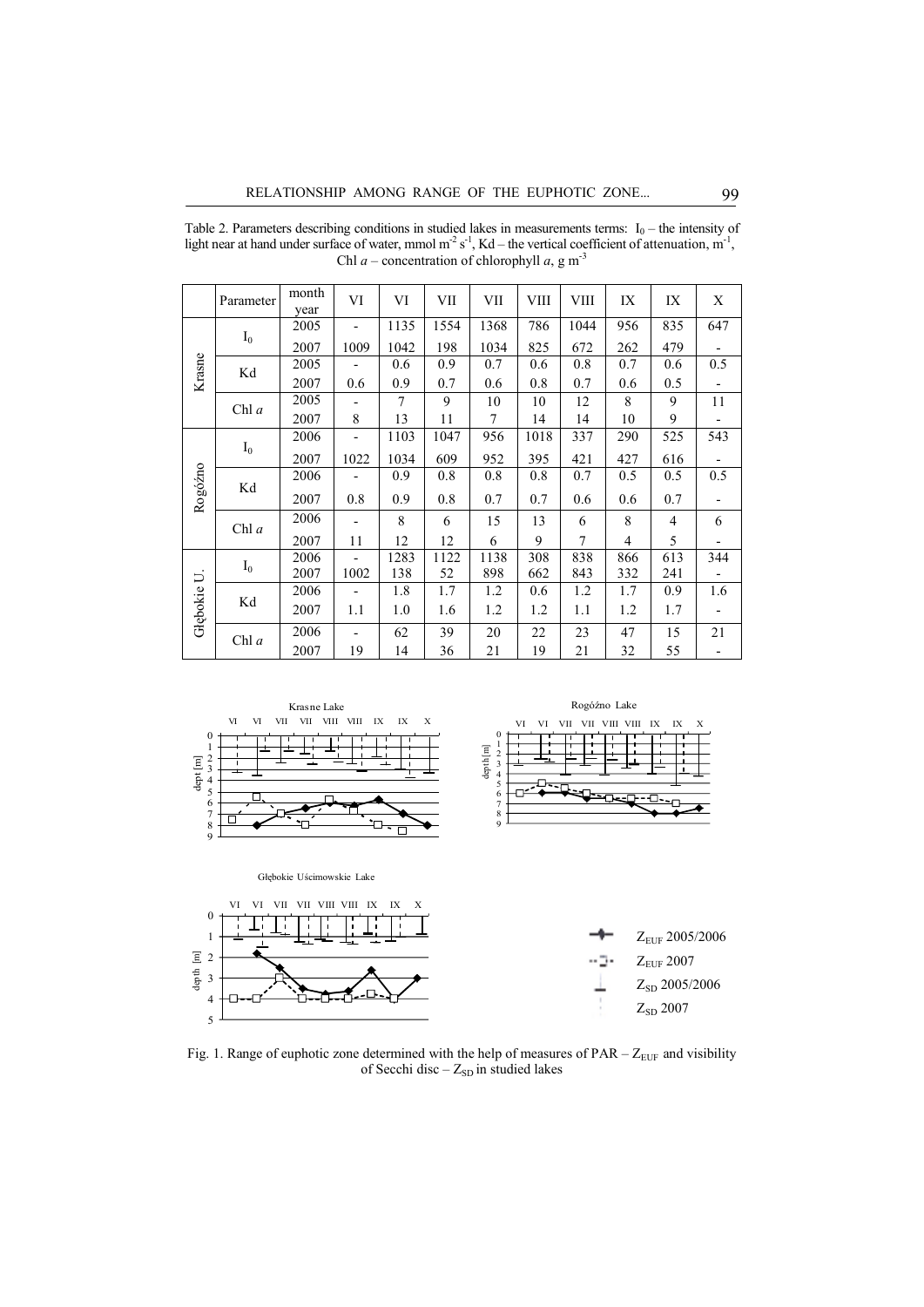100 Radosław Mencfel

Lake in July and August the range of euphotic zone was stable in both years of investigations but in remaining months, large differences in this range occurred (Fig. 1). The range of euphotic zone in all lakes, was connected with vertical attenuation's coefficient Kd, the Speraman's correlation between these parameters was the highest for lake Rogóźno, the  $r_s = -0.82$ ; n = 16, however in Krasne and Głębokie he carried out adequately: -0.7 and -0.67. In these two lakes concentration of chlorophyll influenced on  $Z_{EUF}$  (Krasne  $r_S = -0.5$ , Głębokie  $r_S = -0.62$ ; n = 16) what it was not affirmed for Lake Rogóźno.

The visibility of Secchi disc was defeated a lot of larger hesitations. In Lake Rogóźno values of  $Z_{SD}$  were the largest and changed in ranges 2–5 m in Krasne 1.5–3.9 m. The smallest values of  $Z_{SD}$  in Głębokie Lake were (0.5–1.8 m) (Fig. 1).

Despite this, that the visibility of Secchi disc  $-Z_{SD}$  and range of euphotic zone –  $Z_{EUF}$  were strongly connected ( $r_S = 0.82$ ; n = 48) then the value of coefficient  $Z_{EUF}/Z_{SD}$  changed considerably. The lowest and the most stable they were for Lake Rogóźno: average about 2, maximally 2.8 and in year 2006 wrote down value below 2 (1.4 on beginning of July) (Fig. 2). In second mesotrophic lake – Krasne and eutrophic Głębokie Uścimowskie values  $Z_{EUP}/Z_{SD}$  were many higher. They carried out average about 3 and had changed from 2 to 4, in Krasne Lake case even 5. In this lake the values of  $Z_{\text{EUF}}/Z_{\text{SD}}$  were also the most diverse (Fig. 2).



Fig. 2. Value of quotient of range of euphotic zone and visibility of Secchi disc ( $Z_{EUF}/Z_{SD}$ ) and speed of wind in terms of investigations

The values of  $Z_{\text{EUF}}/Z_{\text{SD}}$  usually grew up when the speed of wind had growed, to be visible among measurements such dependence with June and July in year 2006 in Rogóźno, or August and September of the same year in Głębokie Lake, similarly in July and August of year 2005 in Krasne Lake (Fig. 2). But only in this last lake was affirmed the statistic significant correlation between values of  $Z_{\text{EUF}}/Z_{\text{SD}}$  and speed of wind  $r_s = 0.6$ ; n = 16.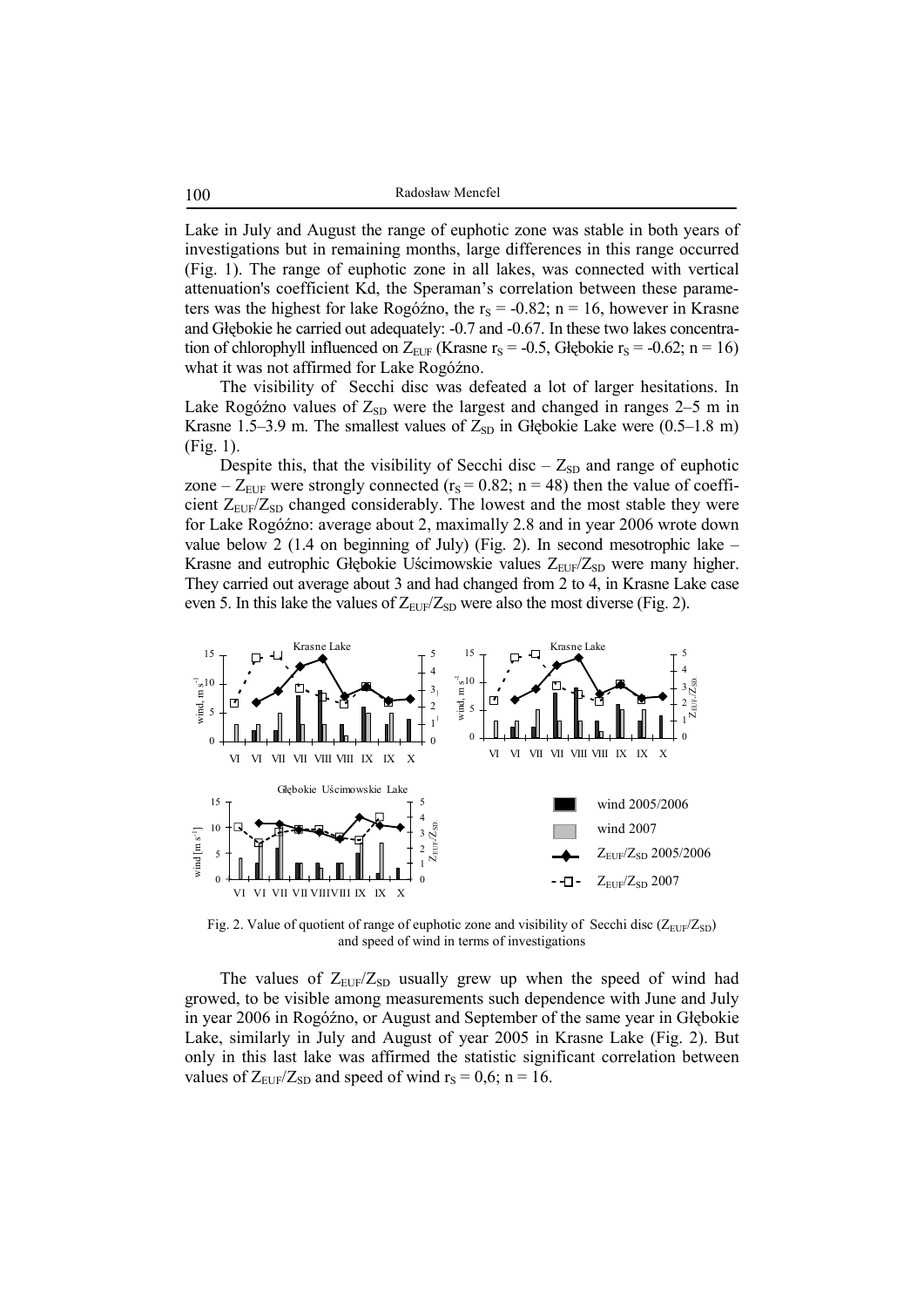## DISCUSSION

The intensity of PAR, reaching to surface of lakes, was approximate to marked by others authors in the same season of year in our geographical zone [Reinard and Pierson 2005].

The range of the euphotic zone, determined with the help of 1% PAR  $(Z<sub>EUF</sub>)$  measures, in lakes Krasne and Rógóźno was similar like in others mesotrophic lakes [Tilzer *et al*. 1995]. Eutrophic Głębokie Uścimowskie Lake was also well irradiated usually, it was observed in eutrophic shallow lakes, overgrown plunged macrophites [Noges *et al*. 1998]. The range of euphotic zone diminished together with growth of scattering and absorption of PAR, who describes vertical attenuation's coefficient Kd [Wetzel 2001]. In lakes Krasne and Głębokie Uścimowskie fall of  $Z_{EUF}$  at growth of chlorophyll's concentration was caused larger absorption by phytoplankton [Kirk 1994, Gons *et al*. 1998, Moss 1998].

In studied lakes the visibility of Secchi disc was comparable to values passed for others lakes, about the same trophy [Kufel and Kufel 1999].

High values of  $Z_{EUF}/Z_{SD}$  conversion rate, observed in lakes Krasne and Głębokie Uścimowskie, were caused the presence of dead suspension probably. In such conditions the visibility of Secchi disc was small, while the large quantity of distracted light in depth waters was. Dependence such this, was affirmed in lakes with a lot of suspensions come from bottom's sediments for example [Gons *et al*. 1998, Moss 1998, Wetzel 2001, Pierson *et al*. 2003, Reinard *et al*. 2005]. Caused by stronger wind rolling, increase deliveries of suspension from bottom usually [Cristofor *et al*. 1994, Kufel and Kufel 1999]. The clear influence of strength of wind on rolling in Lake Krasne could was resulted, larger coefficient of extension than in two remaining lakes (the longer road for wind). It was in this lake the additional factor, the introducing of waters from the Wieprz-Krzna Canal system, on breakthrough of June and July, this could had particularly large influence in 2007 year. In Lake Rogóźno the basic meaning had unequal distribution of phytoplankton in water. It in period, when particularly low values  $Z_{\text{EUF}}/Z_{\text{SD}}$  were noted, there was low concentration of chlorophyll in superficial layers of water (Tab. 2) and for this goes, Secchi disc visibility was large (to 5 m). However very large metalimnethic water's bloom in deeper layers of water was noted, it was caused by blue-green algae *Planktothrix rubescens* [Lenard 2009], and this decided about range of euphotic zone. So large differences in algae's distribution could decide about lack of correlation between range of euphotic zone and concentration of chlorophyll in this lake.

# **CONCLUSION**

The value of conversion rate of euphotic zone range and visibility of Secchi disc  $Z_{\text{EUF}}/Z_{\text{SD}}$  changed in large range in studied lakes. Affirmed, that on these changes in individual lakes, even the same trophic type, different factors had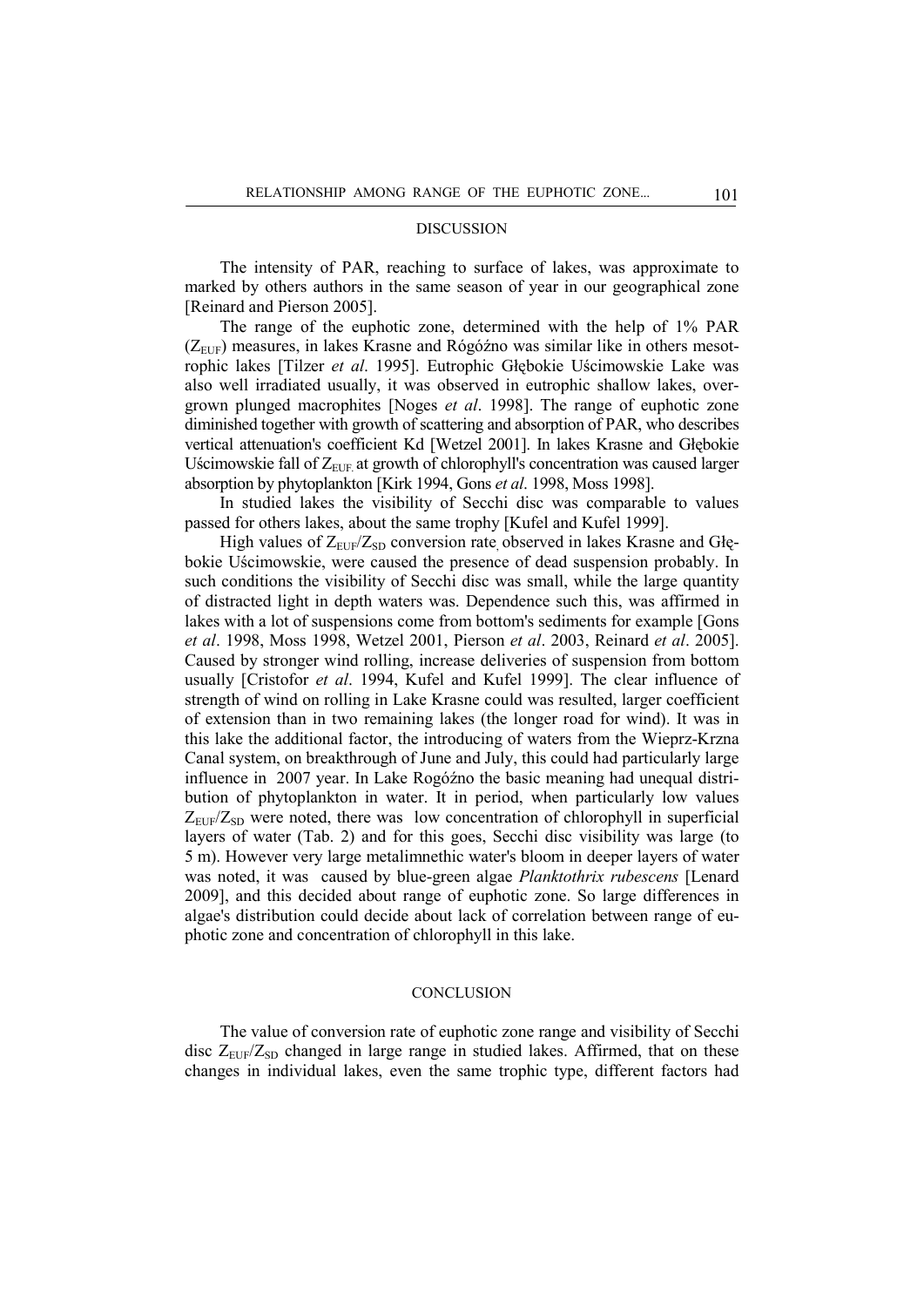influence. Larger, caused by wind rolling effected the growth of  $Z_{EIF}/Z_{SD}$ . Large influence had also unequal distribution of phytoplankton, when a lot of higher algae's number in metalimnion was observed values of  $Z_{EUP}/Z_{SD}$  diminished considerably. Wheatear's conditions, for example larger frequency of intensive winds can modify the light conditions in lakes.

#### REFERENCES

- Cristofor S., Vadineanu A., Ignat G., Ciubuc C., 1994. Factors affecting light penetration in shallow lakes. Hydrobiologia, 275/276, 493–498.
- Gons H.J., Ebert J., Kromkamp J., 1998. Optical teledetection of the vertical attenuation coefficient for downward quantum irradiance of photosynthetically available radiation in turbid inland waters. Aquatic Ecol., 31, 299–311.
- Kirk J.T.O., 1994. Light and Photosynthesis in Aquatic Ecosystems. Cambridge Univ. Press, Cambridge.
- Kufel I., Kufel L., 1999. Spatial variability and long-term changes of the trophic parameters in Great Masurian Lakes (Poland). Pol. J. Ecol. 47 (3), 323–333.
- Lenard T., 2009. Metalimnetic bloom of *Planktothrix rubescens* in relation to environmental conditions. Oceanol. Hydrobiol. Stud., 38 (Suppl. 2), 45–53.
- Moss B.1998. Ecology of fresh waters. Blackwell Science. Oxford.
- Nõges T., Kisand V., Nõges P., Põllumae A., Tuvikene L., 1998. Plankton seasonal dynamics and its controlling factors in shallow polymictic eutrophic Lake Võrtsjarv, Estonia. Int. Rev. Hydrobiol. 83, 279–296.
- Nusch E.A., 1980. Comparison of different methods for chlorophyll and pheopigment determination. Arch. Hydrobiol. Beih. Ergebn. Limnol. 14, 14–36.
- Pierson D.C., Markensten H., Stombeck N., 2003. Long and short variations in suspended particulate material: the influence on light available to the phytoplankton community. Hydrobiologia, 494, 299–304.
- Radwan S., Kornijów R., 1998. Hydrobiological features of lakes nowadays status and currents of changes (in Polish), in: Harasimiuk M., Michalczyk Z., Turczyński M. (ed.), Łęczyna- -Włodawa Lakes. Natural Monography (Jeziora Łęczyńsko-Włodawskie. Monografia przyrodnicza). Biblioteka Monitoringu Środowiska. Lublin, 129–144.
- Reinard A., Arst H., Pierson D.C., 2005. Optical properties and light climate in Lake Verevi. Hydrobiologia, 541, 41–49.
- Sokal R.R., Rohlf F.J., 1995. Biometry the principles and practice of statistics in biological research. W.H. Freeman and company. New York.
- Tilzer M.M., Stambler N., Lovengreen C., 1995. The role of phytoplankton in determining the underwater light climate in Lake Constance. Hydrobiologia, 316, 161–172.
- Wetzel R.G., 2001. Limnology. Lake and river ecosystems. Academic Press. San Diego, 1006 pp.